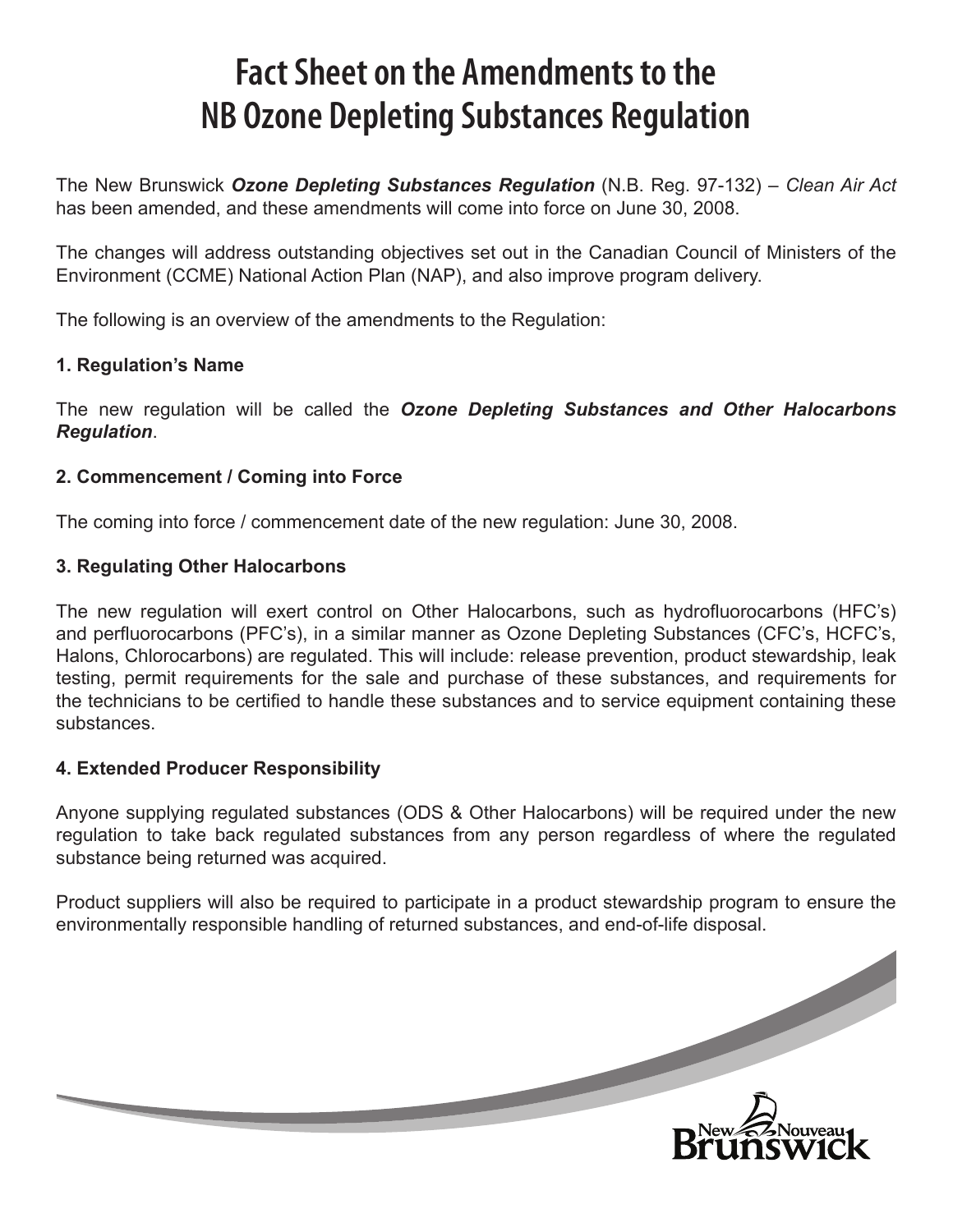## **5. Commercial Chlorofluorocarbon (CFC) Phase-out – Refill Bans**

CFC refill bans will be introduced for:

- Mobile refrigeration systems effective 1 year after the regulation comes into force.
- Commercial and industrial refrigeration systems effective 1 year after the regulation comes into force.
- Chillers will be required to be converted or replaced with non-CFC systems at their next overhaul. The Minister will have the authority to allow for a one time refill on a case by case basis.

## **6. Chiller Purge Efficiency**

The new regulation will include a new "chiller purge unit" efficiency standard (less than 0.1 kg of regulated substance purged per kg of air purge to the environment). This requirement will become effective upon the regulation coming into force.

## **7. Release Reporting**

The new regulation will require that all releases of ozone depleting substances and other halocarbons greater than twenty-five (25) kilograms be reported verbally to the Department and the Canadian Coast Guard within 24 hours of the discovery of the release, followed by a written report to the Minister within 14 days following the release.

This requirement will become effective upon the regulation coming into force.

## **8. Servicing of Fire Suppression Systems**

The new regulation will require compliance with the Underwriters' Laboratories of Canada publications ULC/ORD-C1058.5-1993 "*Halon Recovery and Reconditioning Equipment*" and ULC/ORD-C1058.18- 1993 "*The Servicing of Halon Systems*".

This requirement will become effective upon the new regulation coming into force.

#### **9. Halon Phase-Out**

The owner of portable fire extinguishers or fire suppression systems containing Class I ozone depleting substances (e.g. halon) will be required to submit an inventory of such equipments to the Department no later than March 31, 2009 and no later than March 31 of every second year following March 31, 2009.

**2.**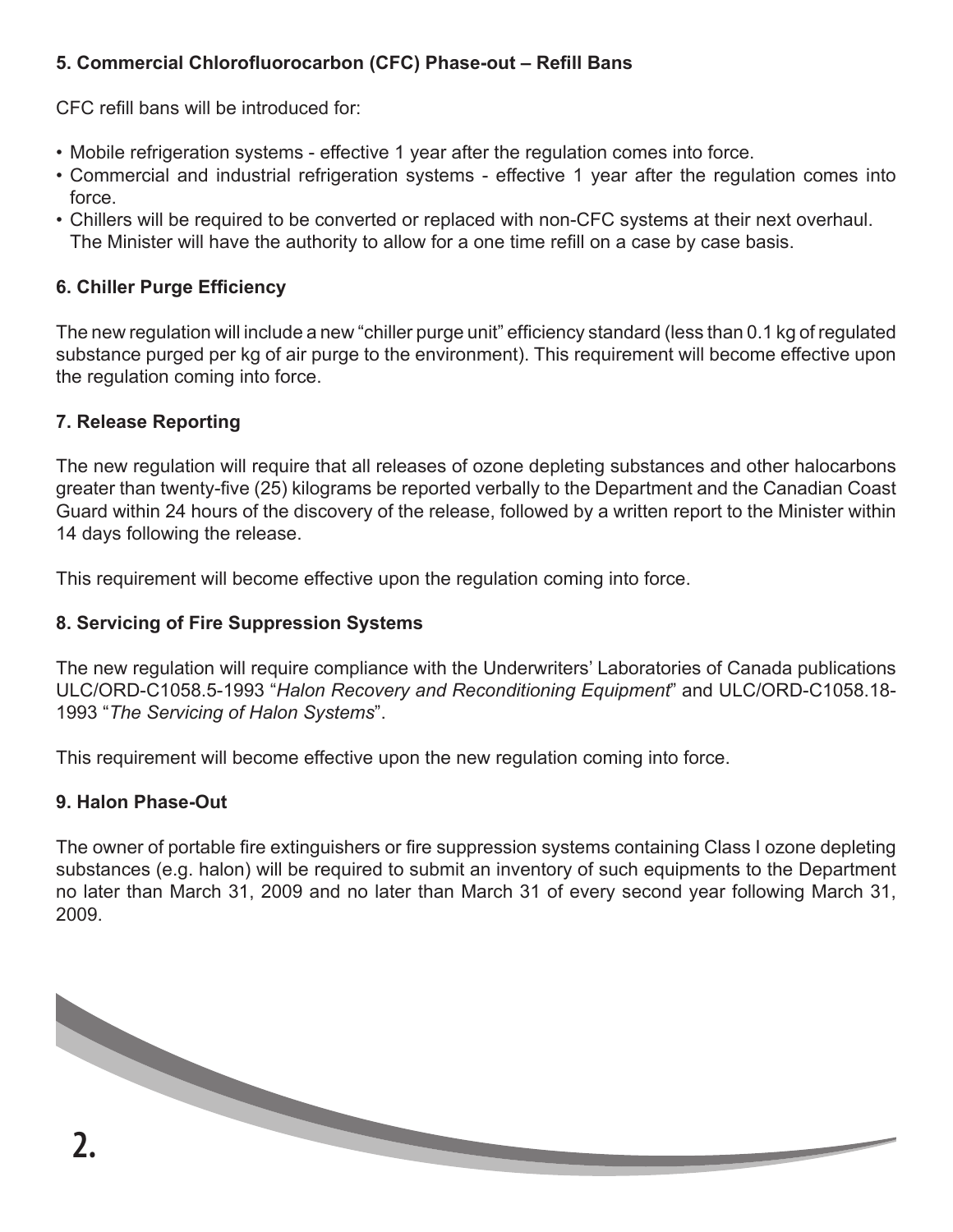Effective January 1, 2012, the making, manufacturing, offering for sale, sale, leasing, supplying, installation, or the possession of a fire extinguisher and a fire suppression system that contains or is intended to operate or operates using halon will be prohibited.

#### **10. Leak Testing of Mobile Refrigeration Systems**

Leak testing and repair requirements for mobile refrigeration systems have been reinstated - effective upon the new regulation coming into force.

#### **11. Leak Test Labeling**

The leak test reporting requirement has been removed and replaced with an equipment labeling requirement - effective upon the new regulation coming into force.

#### **12. Conversion/Retrofit Labeling**

Any equipment subject to conversion/retrofit will be required to be labeled, to ensure that individuals servicing the equipment are made adequately aware of such modifications.

Equipment converted from using a regulated substance to using a non-regulated substance will be required to be labeled to indicate the nature of the new substance contained within.

Equipment converted from using a non-regulated substance to using a regulated substance will also be required to be labeled to indicate the nature of the new substance contained within.

This requirement is effective upon the regulation coming into force.

#### **13. Limited and Conditional Certification**

The certification program has been changed to allow terms and conditions to be imposed on ODS certificates. Such terms and conditions will clearly identify the types of activities (repairs, testing, recharging, etc.) that a technician may undertake. The intent will be to restrict the activities of certificate holders to their field of expertise provided through their apprenticeship training.

This requirement is effective upon the new regulation coming into force.

#### **14. Permits**

The maximum validity period for permits to purchase and permits to sell ODS and other halocarbons has been extended to two years from the former one-year maximum validity period.

The fee for a permit to purchase or for a permit to sell remains at \$25 per permit per year, or \$50 for a two year permit. **3.**